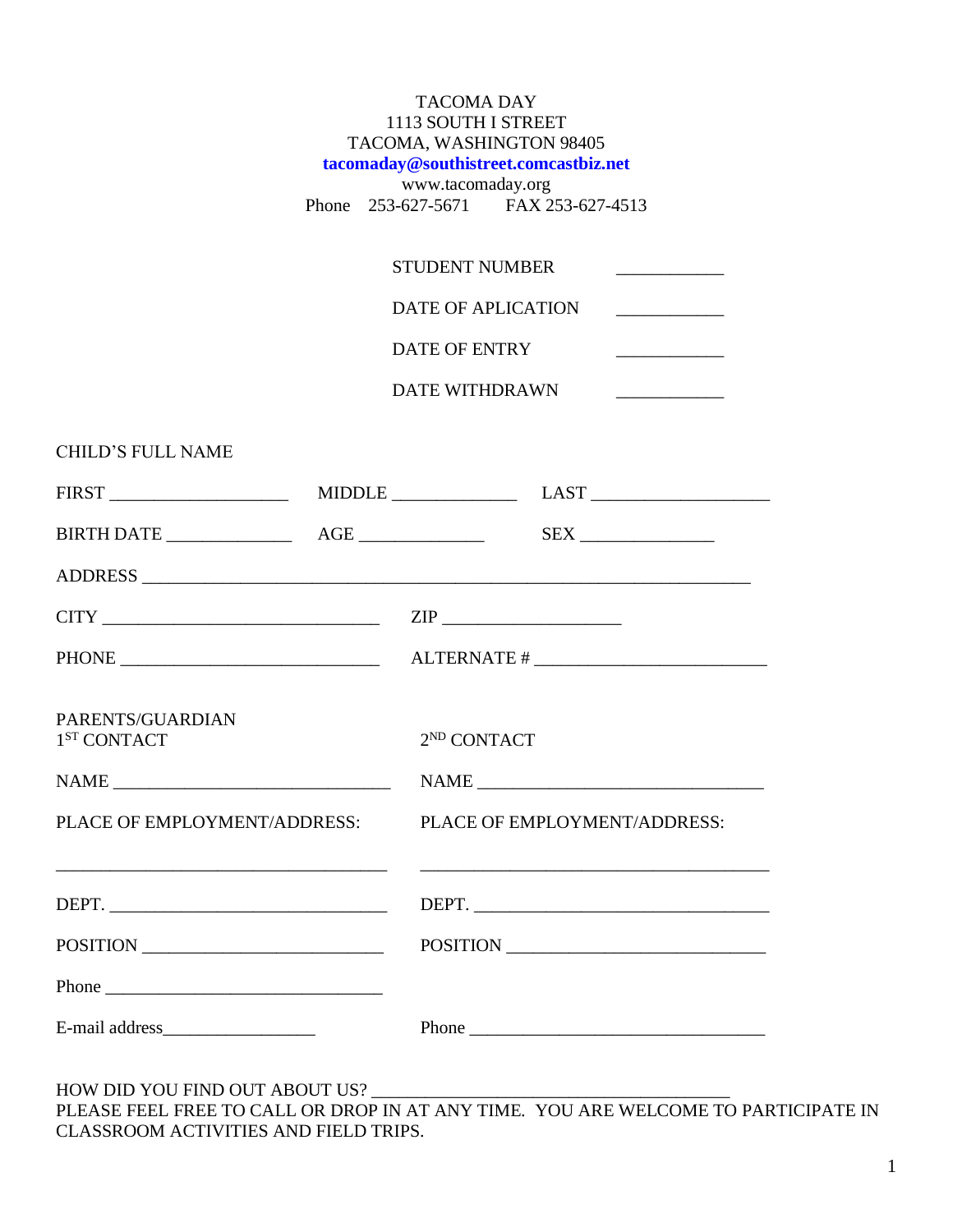# **PLAN FOR CHILD**

| The information asked for in this section is meant to assist us in making your child's day run as smoothly as possible.                                                                                                                                                                                                                                                                                                                                                                                                             |  |  |  |
|-------------------------------------------------------------------------------------------------------------------------------------------------------------------------------------------------------------------------------------------------------------------------------------------------------------------------------------------------------------------------------------------------------------------------------------------------------------------------------------------------------------------------------------|--|--|--|
|                                                                                                                                                                                                                                                                                                                                                                                                                                                                                                                                     |  |  |  |
|                                                                                                                                                                                                                                                                                                                                                                                                                                                                                                                                     |  |  |  |
| TOILET HABITS; (fill in if necessary for newly toilet trained to feel more comfortable)                                                                                                                                                                                                                                                                                                                                                                                                                                             |  |  |  |
| $\textbf{BOWEL MOVEMENT} - \textbf{WORD USED} \underbrace{\hspace{2cm} \textcolor{red}{\textbf{1}} \textcolor{red}{\textbf{1}} \textcolor{red}{\textbf{2}} \textcolor{red}{\textbf{2}} \textcolor{red}{\textbf{2}} \textcolor{red}{\textbf{3}} \textcolor{red}{\textbf{3}} \textcolor{red}{\textbf{4}} \textcolor{red}{\textbf{5}} \textcolor{red}{\textbf{5}} \textcolor{red}{\textbf{4}} \textcolor{red}{\textbf{5}} \textcolor{red}{\textbf{6}} \textcolor{red}{\textbf{6}} \textcolor{red}{\textbf{7}} \textcolor{red}{\textbf$ |  |  |  |
| <b>URINATION - WORD USED</b><br><u> 1989 - Johann Barbara, martin da basar da basar da basar da basar da basar da basar da basar da basar da basa</u>                                                                                                                                                                                                                                                                                                                                                                               |  |  |  |
| KIND OF ASSISTANCE NEEDED                                                                                                                                                                                                                                                                                                                                                                                                                                                                                                           |  |  |  |
| <b>EATING HABITS:</b>                                                                                                                                                                                                                                                                                                                                                                                                                                                                                                               |  |  |  |
| SPECIAL LIKES CONTROLLER CONTROLLER SERVICES AND LOCAL CONTROLLER CONTROLLER CONTROLLER CONTROLLER CONTROLLER                                                                                                                                                                                                                                                                                                                                                                                                                       |  |  |  |
| <b>DISLIKES</b>                                                                                                                                                                                                                                                                                                                                                                                                                                                                                                                     |  |  |  |
| <b>ALLERGIES</b><br><u> 2000 - 2000 - 2000 - 2000 - 2000 - 2000 - 2000 - 2000 - 2000 - 2000 - 2000 - 2000 - 2000 - 2000 - 2000 - 200</u>                                                                                                                                                                                                                                                                                                                                                                                            |  |  |  |
| <b>SLEEPING HABITS:</b>                                                                                                                                                                                                                                                                                                                                                                                                                                                                                                             |  |  |  |
|                                                                                                                                                                                                                                                                                                                                                                                                                                                                                                                                     |  |  |  |
|                                                                                                                                                                                                                                                                                                                                                                                                                                                                                                                                     |  |  |  |
| WHAT TYPES OF ACTIVITIES DOES YOUR CHILD LIKE?                                                                                                                                                                                                                                                                                                                                                                                                                                                                                      |  |  |  |
|                                                                                                                                                                                                                                                                                                                                                                                                                                                                                                                                     |  |  |  |
|                                                                                                                                                                                                                                                                                                                                                                                                                                                                                                                                     |  |  |  |
| WHEN YOUR CHILD IS DISTRESSED WHAT COMFORTS HIM/HER?                                                                                                                                                                                                                                                                                                                                                                                                                                                                                |  |  |  |
|                                                                                                                                                                                                                                                                                                                                                                                                                                                                                                                                     |  |  |  |
|                                                                                                                                                                                                                                                                                                                                                                                                                                                                                                                                     |  |  |  |
| PLEASE TELL US WHAT ELSE IS IMPORTANT FOR US TO KNOW ABOUT YOU CHILD?                                                                                                                                                                                                                                                                                                                                                                                                                                                               |  |  |  |
|                                                                                                                                                                                                                                                                                                                                                                                                                                                                                                                                     |  |  |  |
|                                                                                                                                                                                                                                                                                                                                                                                                                                                                                                                                     |  |  |  |

\_\_\_\_\_\_\_\_\_\_\_\_\_\_\_\_\_\_\_\_\_\_\_\_\_\_\_\_\_\_\_\_\_\_\_\_\_\_\_\_\_\_\_\_\_\_\_\_\_\_\_\_\_\_\_\_\_\_\_\_\_\_\_\_\_\_\_\_\_\_\_\_\_\_\_\_\_\_\_\_\_\_\_\_\_\_\_\_\_\_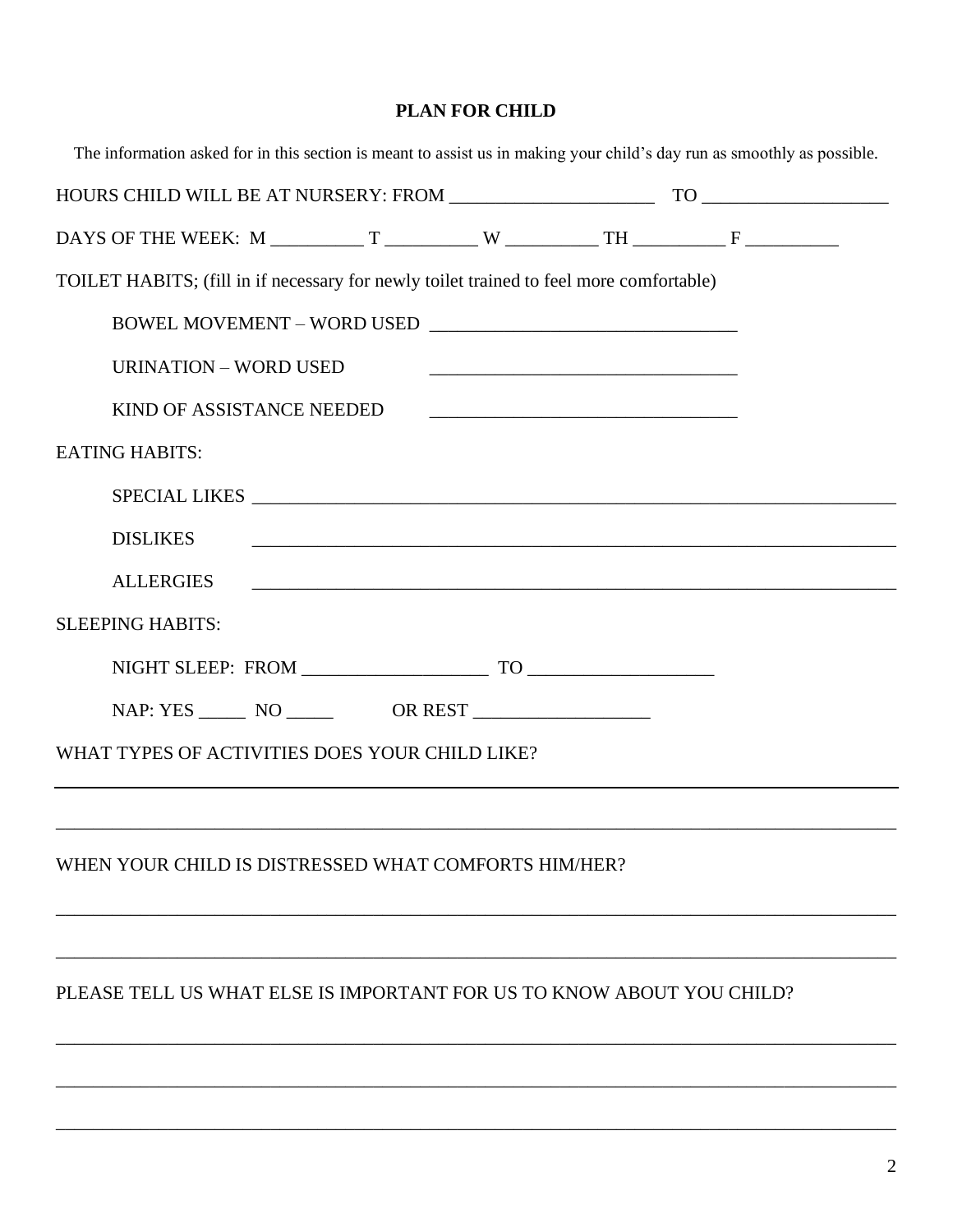#### PLAN FOR CHILD CONT.

The following questions are very important to Tacoma Day as they will allow us to serve you better and help us to maintain a quality program.

IN WHAT WAY/WAYS DO YOU PLAN TO BE INVOLVED IN YOUR CHILD'S PRESCHOOL PROGRAM & WHAT CAN WE DO TO ASSIST YOU?

### DO YOU HAVE ANY CONCERNS ABOUT YOUR CHILD'S EDUCATION AND CARE?

## WHAT GOALS FOR YOUR CHILD CAN WE HELP YOU WITH?

Parents are always welcome at Tacoma Day. If you have any time you would like to volunteer let us know. You are a valuable part of your child's education.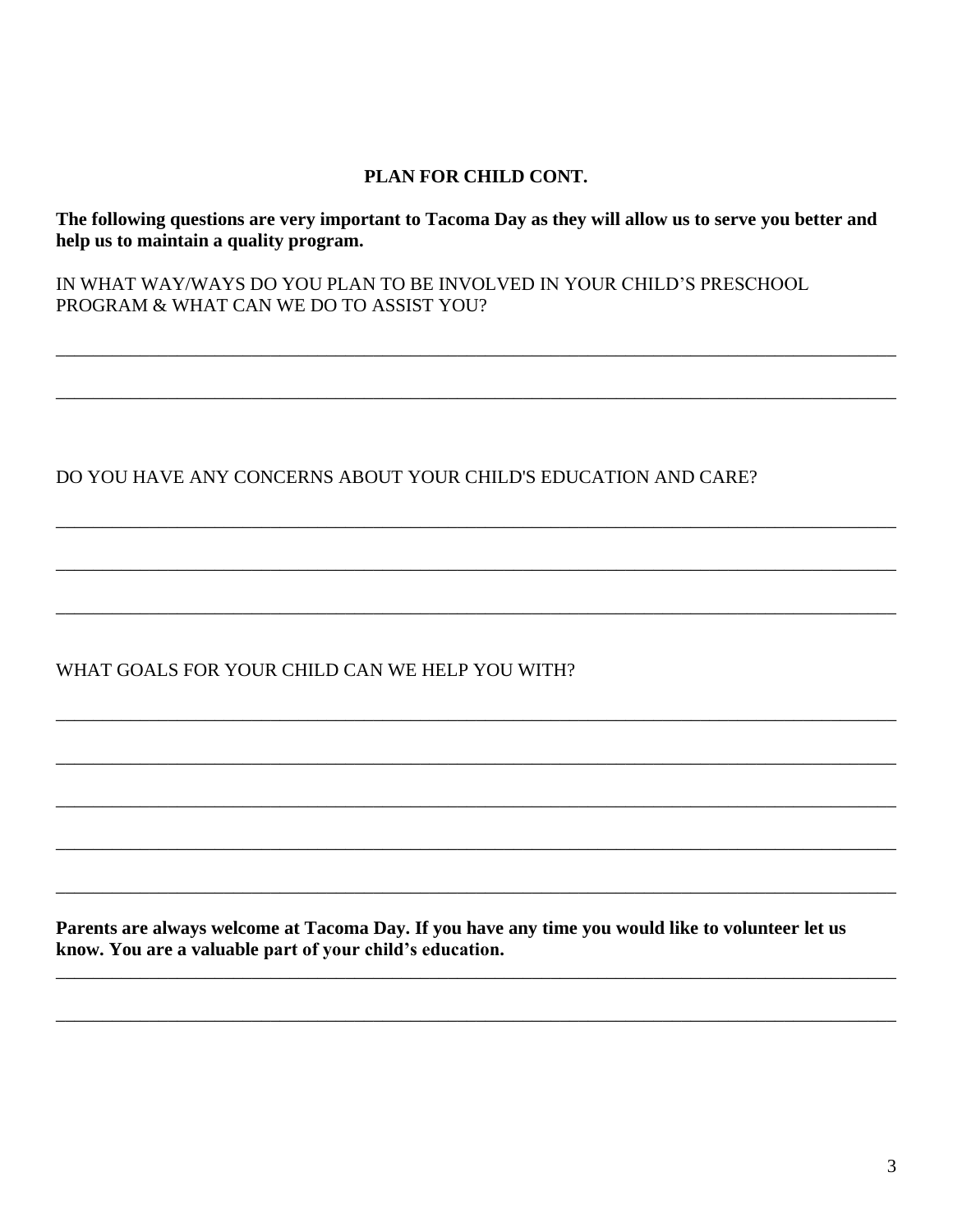## **FEE INFORMATION**

FEE DATE

**Please note Tacoma Day does not discount days for vacations. Days not used do not carry over to the next month. A full day of care is 10 hours, WA State regulations. Please meet with the office if you need to make arrangements with us that are agreeable with the state. Tacoma Day requires a 10 day notice for slot termination.**

# **CARE IS TO BE PAID IN ADVANCE BEFORE THE 5TH OF EACH MONTH!**

I AGREE TO KEEP MY APPLICATION FORM UP-TO-DATE REPORTING TO THE OFFICE CHANGES IN INFORMATION REQUIRED BY TACOMA DAY CARE AND PRESCHOOL ASSOCIATION.

I HAVE RECEIVED A COPY OF THE PARENTS HANDBOOK.

I AGREE TO COMPLY TO THE POLICIES OF TACOMA DAY CARE AND PRESCHOOL ASSOCIATION AS SET FORTH IN THE PARENTS HANDBOOK.

IF I AM UNHAPPY WITH THE CARE GIVEN TO MY CHILD OR HAVE CONCERNS ABOUT THE CENTER I WILL SHARE THESE CONCERNS WITH THE DIRECTOR. I FURTHER UNDERSTAND THAT I MAY CONTACT THE CENTER 5 LICENSOR AT 597-4567.

\_\_\_\_\_\_\_\_\_\_\_\_\_\_\_\_\_\_\_\_\_\_\_\_\_\_\_\_\_\_\_\_\_\_\_\_\_\_\_\_\_\_\_\_\_\_\_\_\_\_\_\_\_\_\_\_\_ \_\_\_\_\_\_\_\_\_\_\_\_\_\_\_\_\_\_\_\_\_\_ PARENT(S) SIGNATURE DATE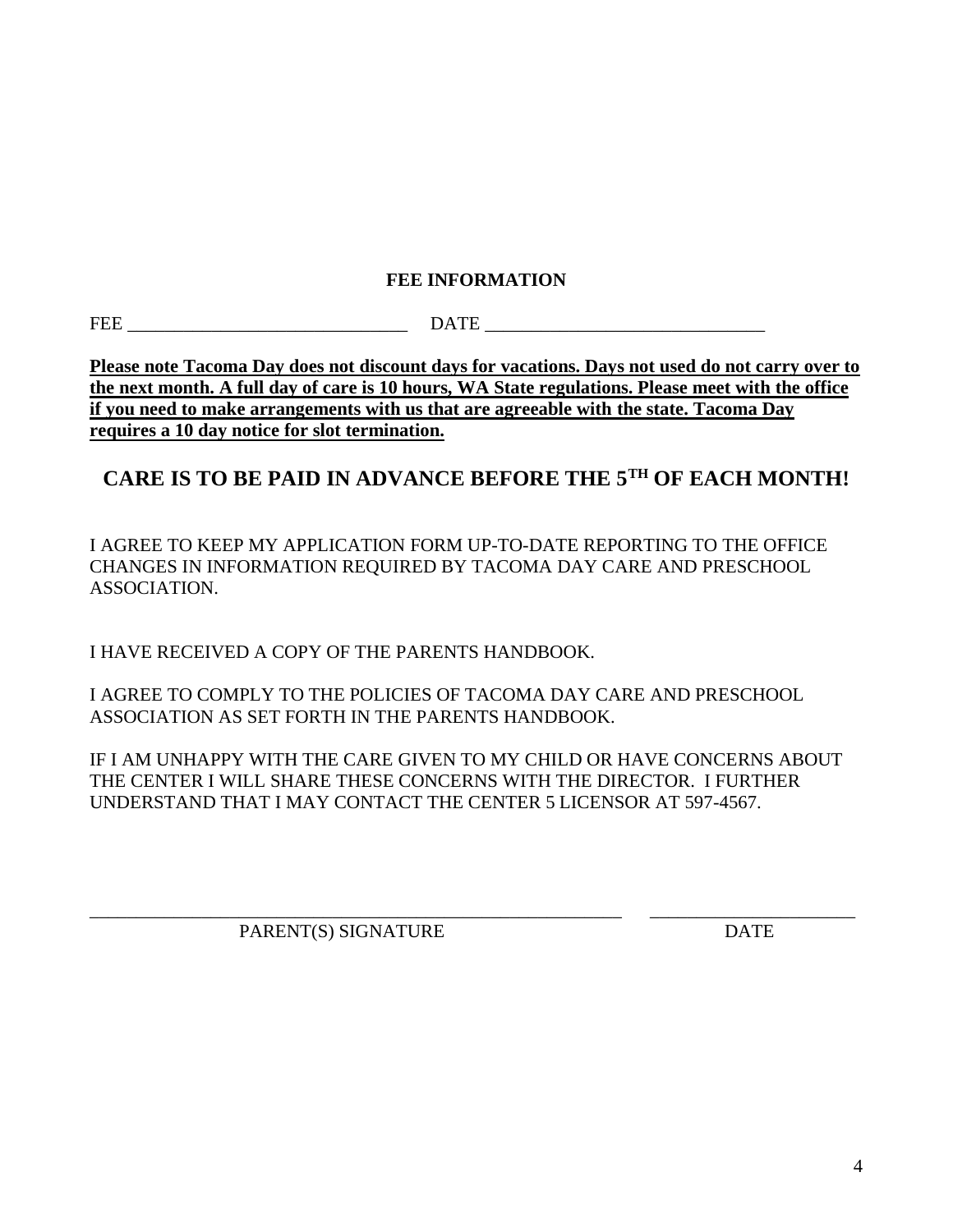TACOMA DAY CARE & PRESCHOOL ASSOCIATION RECEIVES FUNDING FROM UNITED WAY, THE CHILD AND ADULT FOOD PROGRAM AND GRANTS FROM FOUNDATIONS. THESE SOURCES ENABLE TDCPA TO OFFER A QUALITY PROGRAM AT AN AFFORDABLE COST. IN ORDER FOR TDCPA TO QUALIFY FOR THESE FUNDS, GATHERING CERTAIN INFORMATION FROM OUR FAMILIES IS VITAL. THIS DATA SERVES A VERY IMPORTANT FUNCTION. IT GIVES OUR FUNDERS A PICTURE OF OUR SERVICES AND INFORMATION CONCERNING NOT ONLY OUR FUTURE NEEDS BUT THE FUTURE NEEDS OF THE COMMUNITY AS WELL.

#### PUT ONE CHECK MARK FOR **EACH** CHILD

| 1.  | SEX OF CHILD/CHILDREN ENROLLED: MALE ______________ FEMALE ___________                                   |                                        |  |  |
|-----|----------------------------------------------------------------------------------------------------------|----------------------------------------|--|--|
| 2.  | CHILD/CHILDREN ENROLLED RACIAL/ETHNIC CATEGORY:<br><b>NON-HISPANIC Ethnicity</b>                         | <b>HISPANIC Ethnicity</b>              |  |  |
|     | AMERICAN INDIAN OR ALASKA NATIVE                                                                         |                                        |  |  |
|     | <b>ASIAN</b><br>$\overline{\phantom{a}}$                                                                 | $\frac{1}{2}$ ASIAN                    |  |  |
|     | <b>BLACK/African American</b><br><u> Alexandria de la c</u>                                              | BLACK/African American                 |  |  |
|     | Native Hawaiian other Pacific Islander<br><u>and the state of the state</u>                              | Native Hawaiian other Pacific Islander |  |  |
|     | WHITE/Caucasian<br><u> 1999 - John Stone</u>                                                             | WHITE/Caucasian                        |  |  |
|     |                                                                                                          |                                        |  |  |
|     | UNKNOWN                                                                                                  | UNKNOWN                                |  |  |
| 3.  | PHYSICAL OR DEVELOPMENTAL HANDI CAP?                                                                     | $YES$ NO NO                            |  |  |
| 4.  | TOTAL YEARLY GROSS INCOME OF FAMILY \$                                                                   |                                        |  |  |
| 5.  | PARENT/PARENTS ARE: WORKING ______ GOING TO SCHOOL _____ OTHER _____<br>(or legal guardian)<br>(specify) |                                        |  |  |
| 6.  | FAMILY SIZE (CHILDREN & PARENTS) ________                                                                |                                        |  |  |
| 7.  | SINGLE PARENT HOUSEHOLD _____________ TWO PARENT HOUSEHOLD __________                                    |                                        |  |  |
| 8.  | MILITARY DEPENDENT (CHILD) _________                                                                     |                                        |  |  |
| 9.  | ZIP CODE                                                                                                 |                                        |  |  |
| 10. | PLEASE INDICATE PARENT/PARENTS AGE RANCE:                                                                |                                        |  |  |
|     | $16-19$ 26-30 36+                                                                                        |                                        |  |  |
|     |                                                                                                          |                                        |  |  |
| 11. | IF YOU ARE NOT A PARENT BUT A LEGAL GUARDIAN PLEASE INDICATE:                                            |                                        |  |  |

FOSTER PARENT \_\_\_\_\_\_\_\_ GRANDPARENT \_\_\_\_\_\_\_\_ OTHER \_\_\_\_\_\_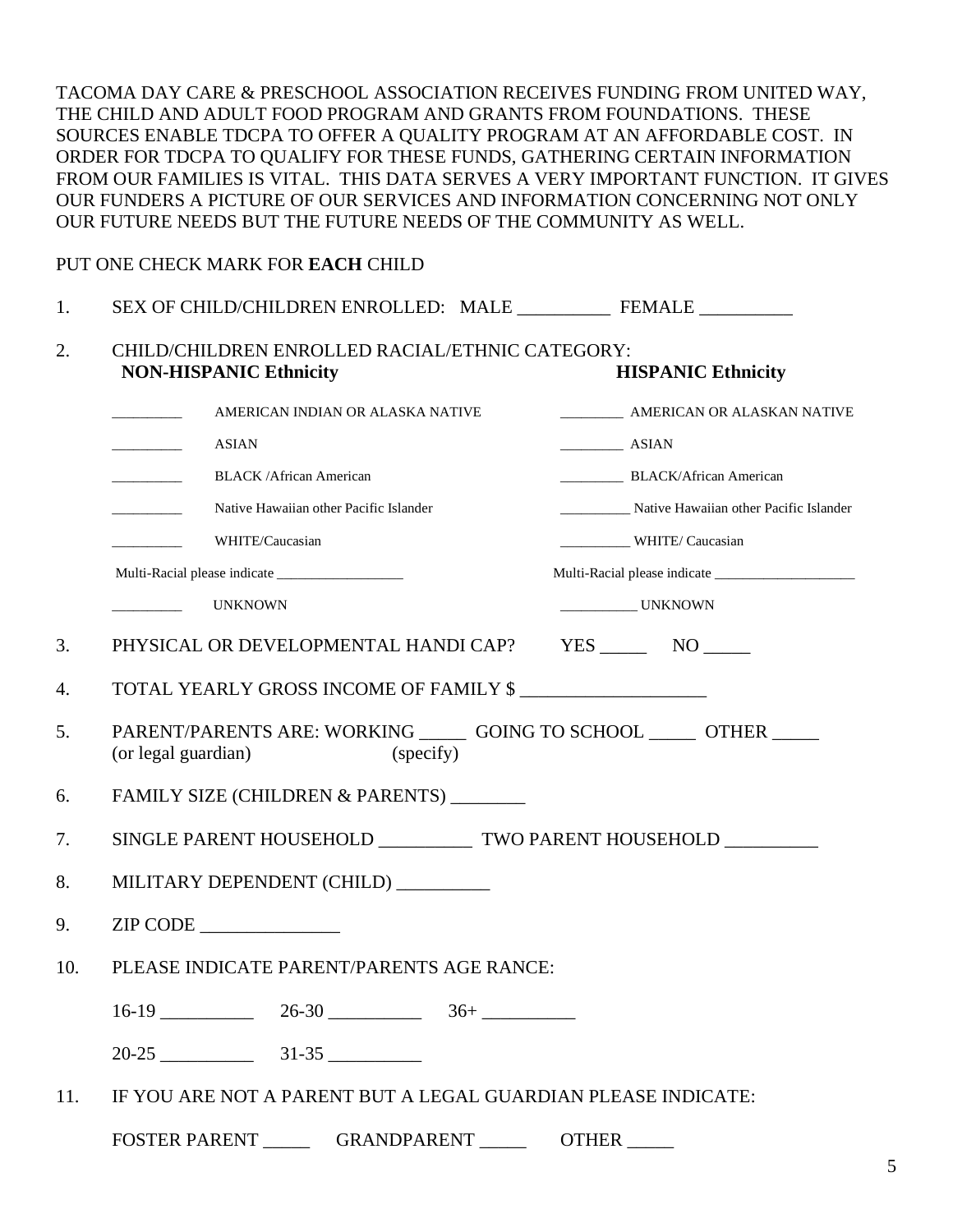# **CONSENT FOR MEDICAL AND/OR SURGICAL TREATMENT**

| I HERBY GRANT PERMISSION TO TACOMA DAY CARE & PRESCHOOL ASSOCIATION TO |                                                                                                                                                                                                                                                                                                                                                                                                                                                                                                       |  |  |  |  |
|------------------------------------------------------------------------|-------------------------------------------------------------------------------------------------------------------------------------------------------------------------------------------------------------------------------------------------------------------------------------------------------------------------------------------------------------------------------------------------------------------------------------------------------------------------------------------------------|--|--|--|--|
|                                                                        |                                                                                                                                                                                                                                                                                                                                                                                                                                                                                                       |  |  |  |  |
|                                                                        | IN THE EVENT SUCH TREATMENT IS DEEMED NECESSARY, AND I AM UNABLE TO BE                                                                                                                                                                                                                                                                                                                                                                                                                                |  |  |  |  |
| CONTACTED. I UNDERSTAND THAT EVERY EFFORT WILL BE MADE TO CONTACT ME   |                                                                                                                                                                                                                                                                                                                                                                                                                                                                                                       |  |  |  |  |
| PRIOR TO ANY TREATMENT ADMINISTERED TO MY CHILD.                       |                                                                                                                                                                                                                                                                                                                                                                                                                                                                                                       |  |  |  |  |
| NECESSARY FOR MEDICAL ATTENTION.                                       | I FURTHER CONSENT TO MEDICAL OR SURGICAL TREATMENT BY ANY LICENSED<br>PHYSICIAN AND OR HOSPITAL AND FURTHER CONSENT TO ADMINISTRATION OF<br>NECESSARY ANESTHETICS, MEDICAL TREATMENT, TESTS, TRANSFUSIONS,<br>INJECTIONS, OR DRUGS AND THE PERFORMING OF WHATEVER OPERATION MAY BE<br>DEEMED NECESSARY OR ADVISABLE WHILE UNDER CARE. FUTHERMORE, I GRANT<br>PERMISSION FOR THE EXECUTIVE DIRECTOR OR DESIGNEE TO CONTACT 911 FOR<br>ASSISTANCE AND/OR TRANSPORTATION FOR MY CHILD IN THE EVENT IT IS |  |  |  |  |
|                                                                        | CHILD'S BIRTH DATE ____________________(MONTH, DAY, YEAR)                                                                                                                                                                                                                                                                                                                                                                                                                                             |  |  |  |  |
|                                                                        |                                                                                                                                                                                                                                                                                                                                                                                                                                                                                                       |  |  |  |  |
|                                                                        |                                                                                                                                                                                                                                                                                                                                                                                                                                                                                                       |  |  |  |  |
|                                                                        |                                                                                                                                                                                                                                                                                                                                                                                                                                                                                                       |  |  |  |  |
|                                                                        |                                                                                                                                                                                                                                                                                                                                                                                                                                                                                                       |  |  |  |  |
|                                                                        | DATE OF LAST PHYSICAL _______________DATE OF LAST TETANUS/DTP___________________                                                                                                                                                                                                                                                                                                                                                                                                                      |  |  |  |  |
| <b>CHILD HAS A HEALTH PLAN IN PLACE FOR:</b>                           |                                                                                                                                                                                                                                                                                                                                                                                                                                                                                                       |  |  |  |  |
|                                                                        | <u>(SEE ATTACHED)</u>                                                                                                                                                                                                                                                                                                                                                                                                                                                                                 |  |  |  |  |
|                                                                        |                                                                                                                                                                                                                                                                                                                                                                                                                                                                                                       |  |  |  |  |
|                                                                        |                                                                                                                                                                                                                                                                                                                                                                                                                                                                                                       |  |  |  |  |
|                                                                        | SIGNATURE OF PARENTS/LEGAL GUARDIAN                                                                                                                                                                                                                                                                                                                                                                                                                                                                   |  |  |  |  |
|                                                                        | <b>ADDRESS</b>                                                                                                                                                                                                                                                                                                                                                                                                                                                                                        |  |  |  |  |
|                                                                        | HOME PHONE WORK PHONE                                                                                                                                                                                                                                                                                                                                                                                                                                                                                 |  |  |  |  |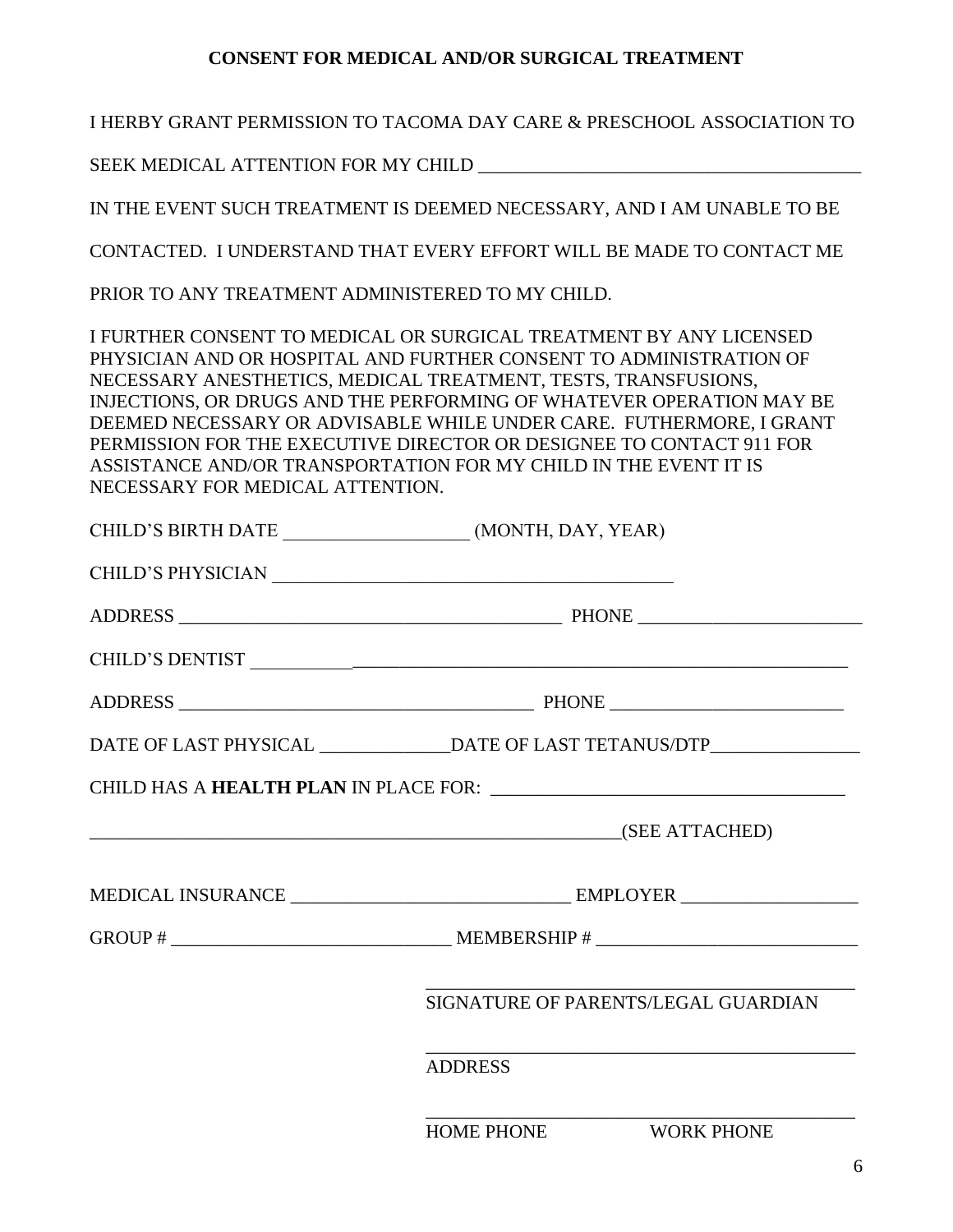#### **EMERGENCY INFORMATION**

PLEASE LIST PEOPLE TO CONTACT IN THE EVENT OF AN EMERGENCY AND WE ARE UNABLE TO REACH YOU. WE ASK THAT YOU KEEP THIS LIST CURRENT AND THAT THE PEOPLE YOU CHOOSE KNOW THAT THEY COULD BE USED AS AN EMERGENCY CONTACT BY US. PLEASE NOTE THAT ALTHOUGH THESE PEOPLE ARE LISTED AS YOUR EMERGENCY CONTACTS YOU STILL HAVE TO NOTIFY US IF YOU WOULD BE SENDING THEM TO PICK UP YOUR CHILD. WE ARE RESPONSIBLE FOR YOUR CHILD WHILE THEY ARE IN OUR CARE AND CANNOT JUST RELEASE THEM AT ANYTIME WITHOUT A PHONE CALL OR WRITTEN PERMISSION FROM YOU ON YOUR CHILD'S SIGN-IN & OUT SHEET.

| <b>NAME</b> | <b>ADDRESS</b> | Email/PHONE |
|-------------|----------------|-------------|
|             |                |             |
| ↑<br>∼      |                |             |
| 3           |                |             |

VISITING RIGHTS ARE DENIED TO

WHILE TDCPA NEVER ALLOWS ANYONE TO VISIT OR TAKE THE CHILD FROM THE PREMISES WITHOUT PARENTAL NOTIFICATION IT IS IMPORTANT FOR US TO BE AWARE IF THERE ARE VISITING RIGHTS DENIED TO ANYONE. IF YOU HAVE A COURT ORDER MAKE A COPY FOR OUR FILES. THIS ALLOWS US TO CALL FOR POLICE BACK-UP.

MAY YOUR CHILD APPEAR IN CLASSROOM ACTIVITY PICTURES/FILMS?

DOES YOUR CHILD HAVE ANY OF THE FOLLOWING HEALTH CONCERNS ? PLEASE CIRCLE

RESPIRATORY (Asthma, RSV, RAD, other) DIABETES SEIZURES

CHRONIC CONDITIONS (diagnosed or in progress, IEP? need copy with enrollment)

\_\_\_\_\_\_\_\_\_\_\_\_\_\_\_\_\_\_\_\_\_\_\_\_\_\_\_\_\_\_\_\_\_\_\_\_\_\_\_\_\_\_\_\_\_\_\_\_\_\_\_\_\_\_\_\_\_\_\_\_\_\_\_\_\_

FOOD ALLERGIES NON-FOOD ALLERGY HEART CONDITION

DOES YOUR CHILD TAKE ANY MEDICATION ON A REGULAR BASIS OR FOR EMERGENCIES? \_\_\_\_\_\_\_\_\_\_\_\_\_\_\_\_\_\_\_\_\_\_\_\_\_\_\_\_\_\_\_\_\_\_\_\_\_\_\_\_\_\_\_\_\_\_\_\_\_\_\_\_\_\_\_\_ REASON: \_\_\_\_\_\_\_\_\_\_\_\_\_\_\_\_\_\_\_\_\_\_\_\_\_\_\_\_\_\_\_\_\_\_\_\_\_\_\_\_\_\_\_\_\_\_\_\_\_\_\_\_\_\_\_\_\_\_\_\_\_\_\_

#### **PLEASE NOTE IF ANY OF THE ABOVE IS INDICATED WE WILL NEED TO HAVE A COMPLETED HEALTH PLAN IN PLACE BEFORE YOUR CHILD CAN ATTEND.**

ARE THERE ANY FOODS YOUR CHILD MAY NOT EAT FOR CULTURAL, ETHNIC OR RELIGIOUS REASONS? \_\_\_\_\_\_\_\_\_\_\_\_\_\_\_\_\_\_\_\_\_\_\_\_\_\_\_\_\_\_\_\_\_\_\_\_\_\_\_\_\_\_\_\_\_\_\_\_\_\_\_\_\_